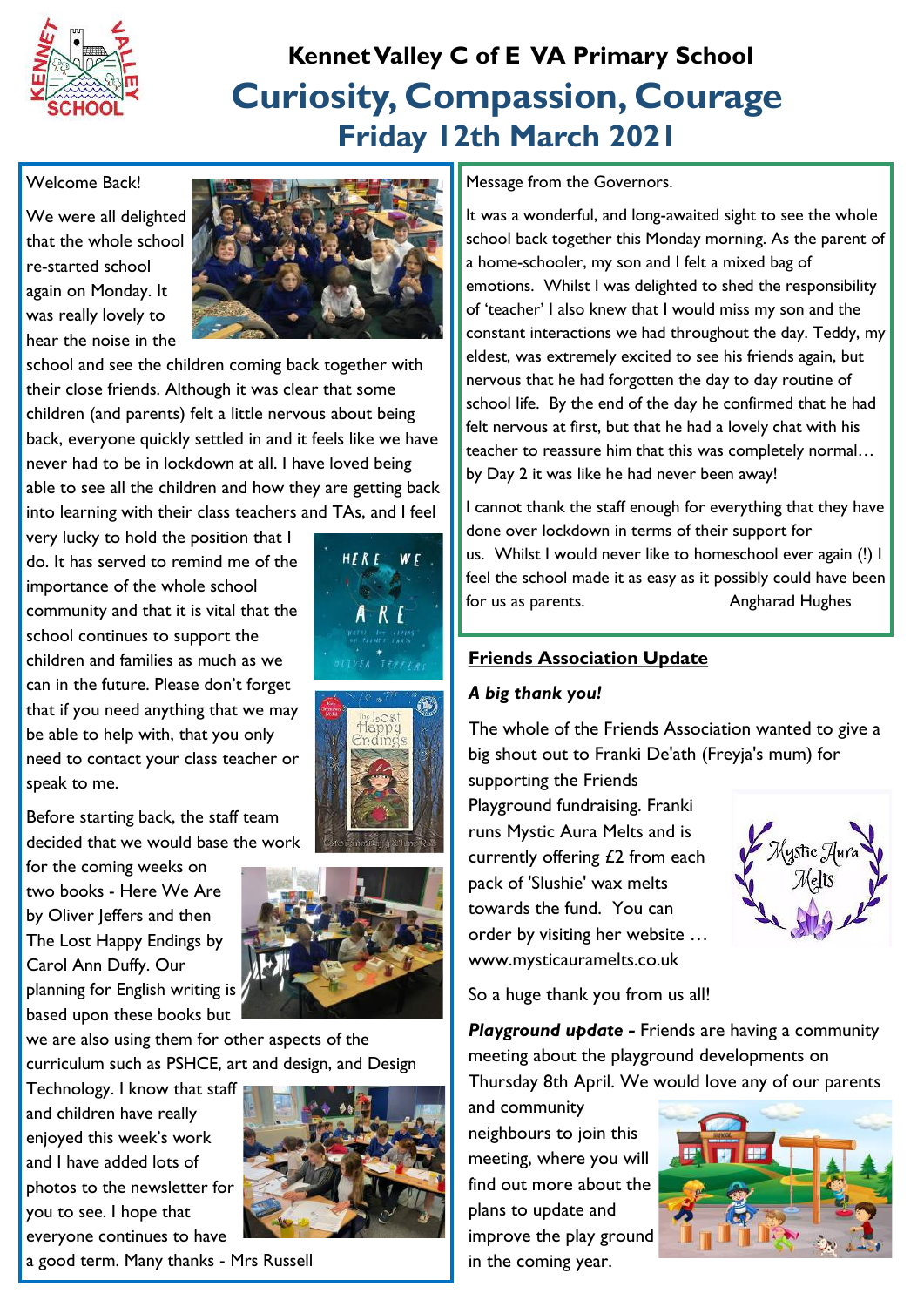#### **STAR OF THE WEEK**

Well what a fantastic start we have had! This has made it especially tricky for the teaching staff to decide on who is their Stars of the Week.



This week the following children have been awarded Star of the Week for their attitude and fantastic work. Well done to them all.

| <b>Reception -</b> | <b>AVA</b>    |
|--------------------|---------------|
| Year I -           | <b>JOSEPH</b> |
| Year 2 -           | <b>ANNIE</b>  |
| Year $3-$          | KARLYA        |
| Year 4 -           | <b>ERIN L</b> |
| Year $5 -$         | <b>FINLEY</b> |
| Year 6 -           | <b>ARTHUR</b> |

#### **Covid Reminders**

The main symptoms of coronavirus are:

- a high temperature this means you feel hot to touch on your chest or back (you do not need to measure your temperature)
- a new, continuous cough this means coughing a lot for more than an hour, or 3 or more coughing episodes in 24 hours (if you usually have a cough, it may be worse than usual)
- a loss or change to your sense of smell or taste – this means you've noticed you cannot smell or taste anything, or things smell or taste different to normal

Most people with coronavirus have at least 1 of these symptoms.

What to do if you have symptoms

 Get a test to check if you have coronavirus as soon as possible.

You and anyone you live with should stay at home and not have visitors until you get your test result – only leave your home to have a test.

Anyone in your support bubble should also stay at home if you have been in close contact with them since your symptoms started or during the 48 hours before they started.

#### **New Members of the school!**

Wrens class were delighted to welcome new members to their class this week - a huge group of tiny tadpoles! Mrs McQue and Mrs Alexander were delighted when



Walter brought in some wibbly wobbly frogspawn from his pond at home. Since Monday most of the tiny eggs have hatched and the tank is busy with miniature tadpoles swimming about.



The class are fascinated by them, as are the staff (especially me) and we are all watching them grow by the day. Mrs McQue has also been very busy researching how to keep these mini monsters happy and healthy. She has found out that they like to have fresh pond or river water weekly and enjoy feasting on blanched lettuce !



We will keep you updated on their progress over the coming weeks.

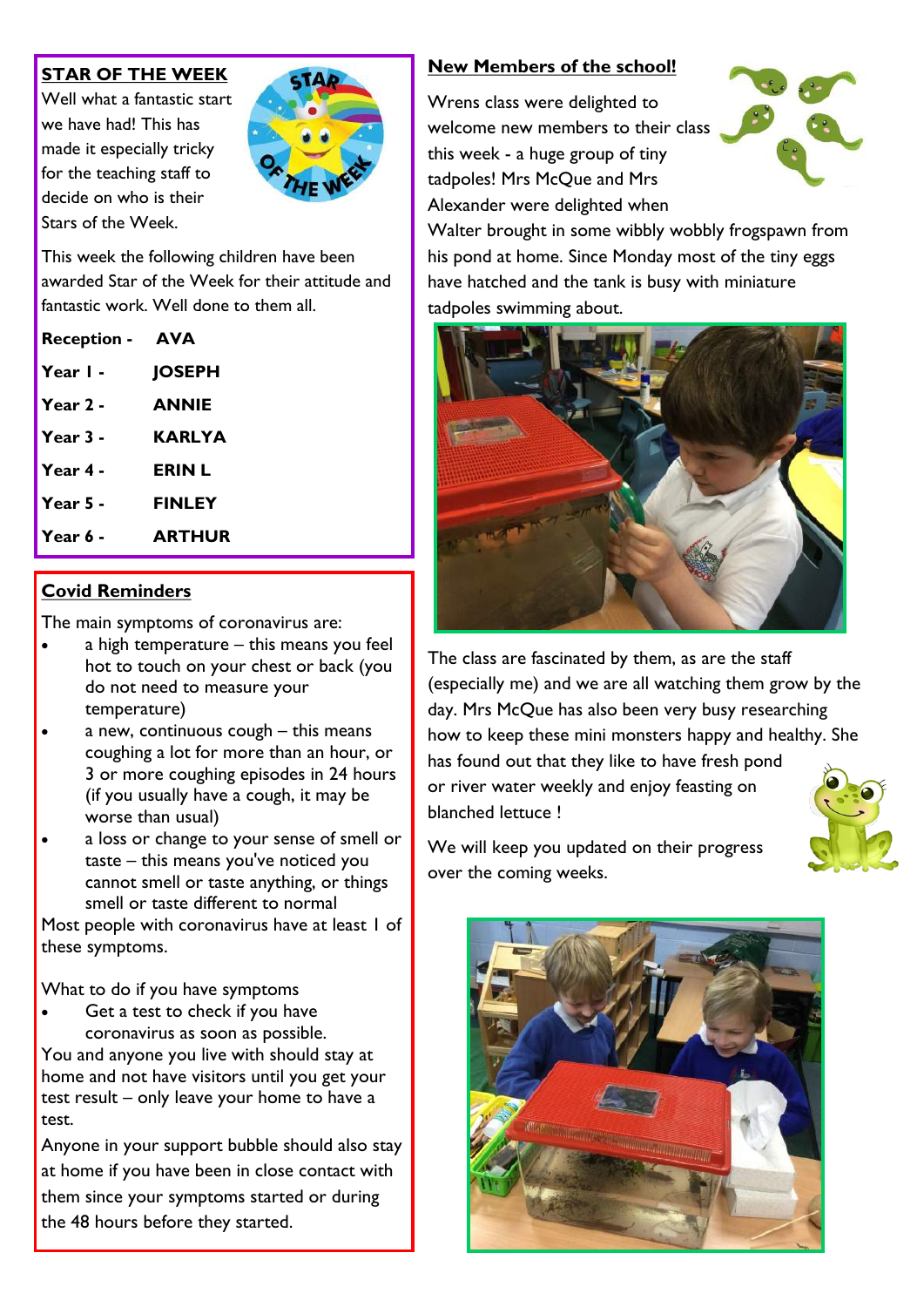# **Dates for your Diary**

Wednesday  $17<sup>th</sup>$  March – Blue Bubble PE at school Wednesday 24<sup>th</sup> March – Blue Bubble PE at school



Wednesday 24<sup>th</sup> March - Wednesday 31<sup>st</sup> March (Year 6 Bikeability Training Programme Dates)

Wednesday  $31^{st}$  March – Blue Bubble PE at school

Wednesday  $31^{st}$  March – Green Bubble Easter Service  $@2pm$ <br>(more details to follow) (more details to follow)

Thursday  $I^{st}$  April – Blue Bubble Easter Service  $@2$ pm (more details to follow)



Thursday I<sup>st</sup> April - Last day of Term 4

Monday 19<sup>th</sup> April - First day of Term 5

Monday 19<sup>th</sup> April - Years 5&6 British Fencing Association Grade 1 Training

Wednesday  $21^{st}$  April – PE at Kennet Valley Hall – Blue and Green bubble. (Collect from the KVH)

Monday 26<sup>th</sup> April - Years 5&6 British Fencing Association Grade 1 Training

Wednesday  $28<sup>th</sup>$  April – PE at Kennet Valley Hall – Blue and Green bubble. (Collect from the KVH)

Monday 3<sup>rd</sup> May - May Day Bank Holiday Monday – school closed

Wednesday  $5<sup>th</sup>$  May – PE at Kennet Valley Hall – Blue and Green bubble. (Collect from the KVH)

Monday 10<sup>th</sup> May - Years 5&6 British Fencing Association Grade 1 Training

Wednesday  $12<sup>th</sup>$  May – PE at Kennet Valley Hall – Blue and Green bubble. (Collect from the KVH)

Monday 17<sup>th</sup> May - Years 5&6 British Fencing Association Grade 1 Training

Wednesday  $19<sup>th</sup>$  May  $-$  PE at Kennet Valley Hall – Blue and Green bubble. (Collect from the KVH)

Monday 24th May -Years 5&6 British Fencing Association Grade 1 Training

Wednesday  $26<sup>th</sup>$  May – PE at Kennet Valley Hall – Blue and Green bubble. (Collect from the KVH)

Friday  $28<sup>th</sup>$  May – Last day Term 5